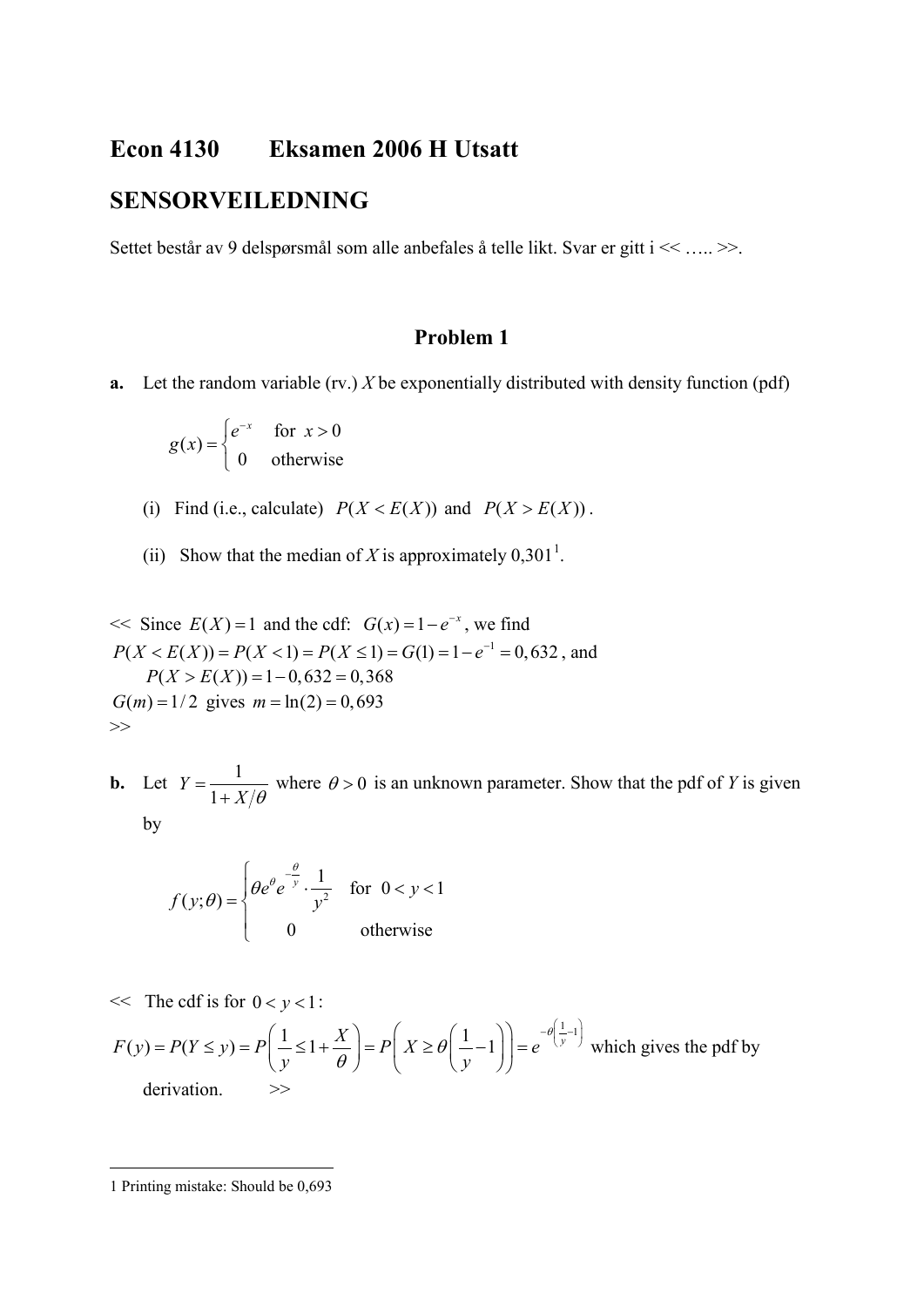- **c.** Let  $Y_1, Y_2, \ldots, Y_n$  be *iid* with  $Y_i \sim f(y_i; \theta)$  as in **b.** 
	- **(i)** Derive the maximum likelihood estimator (mle),  $\hat{\theta}$ , for  $\theta$ , based on  $Y_1, Y_2, \ldots, Y_n$ .
	- (ii) Show that the Fisher information for one observation is  $I(\theta) = \frac{1}{\theta^2}$
	- **(iii)** Calculate an approximate 95% confidence interval (CI) for  $\theta$  when the estimate is  $\hat{\theta} = 1,85$  and  $n = 100$ .

<< (ii) 
$$
\ln(f(y; \theta)) = \ln(\theta) + \theta - \frac{\theta}{y} - 2 \cdot \ln(y)
$$
. Hence  $\frac{\partial \ln(f)}{\partial \theta} = \frac{1}{\theta} + 1 - \frac{1}{y}$  and  $\frac{\partial^2 \ln(f)}{\partial \theta^2} = -\frac{1}{\theta^2}$ , which gives  $I(\theta) = \frac{1}{\theta^2}$ .

(i) The log likelihood becomes

$$
l(\theta) = \sum \ln(f(y_i; \theta)) = n(\ln(\theta) + \theta) - \theta \sum_{i} \frac{1}{y_i} - 2\sum \ln(y_i)
$$
  

$$
l'(\theta) = \frac{n}{\theta} + n - \sum_{i} \frac{1}{y_i} \text{ leads to the mle: } \hat{\theta} = \frac{1}{\frac{1}{n} \sum_{i} \left(\frac{1}{Y_i}\right) - 1}
$$

(iii) We have by the asymptotic theory for mle's combined with Slutsky's lemma, that ˆ  $\frac{\theta-\theta}{\hat{\theta}}$  $\frac{-\theta}{\hat{\theta}}$  is approximately N(0, 1) distributed, giving the CI:  $\hat{\theta}$  ± 1,96  $\cdot \frac{\hat{\theta}}{\sqrt{\pi}}$  = 1,85 ± 0,36 = (1,49, 2,21) *n*  $\hat{\theta} \pm 1,96 \cdot \frac{\theta}{\sqrt{n}} = 1,85 \pm 0,36 = (1,49, 2,21).$ 

- **d.** Let  $\theta_0$  denote the true value of  $\theta$ .
	- **(i)** How many observations, *n*, is needed (approximately) to ensure that the estimation error,  $|\hat{\theta} - \theta_0|$ , is less than 0,1 with probability at least 0,95, assuming that the true  $\theta$  is  $\theta_0 = 2$ ? [**Hint:** solve  $P(|\hat{\theta} - \theta_0| \le 0, 1) \ge 0, 95$  with respect to *n*.]
	- **(ii)** For *any*  $\theta_0$ , how many observations, *n*, is needed to ensure that the relative estimation error,  $|\hat{\theta} - \theta_0|/\theta_0$  is less than 0,1 with probability at least 0,95?

$$
\ll Z_n = \sqrt{n} \frac{\hat{\theta} - \theta_0}{\theta_0} \sim N(0, 1) \text{ approximately, giving (i)}
$$
  
 
$$
P(|\hat{\theta} - \theta_0| \le 0, 1) = P(|Z_n| \le \sqrt{n}(0, 1)/\theta_0) \ge 0,95 \text{ for } \sqrt{n}(0, 1)/\theta_0 = (0, 05)\sqrt{n} \ge 1,96 \text{ or }
$$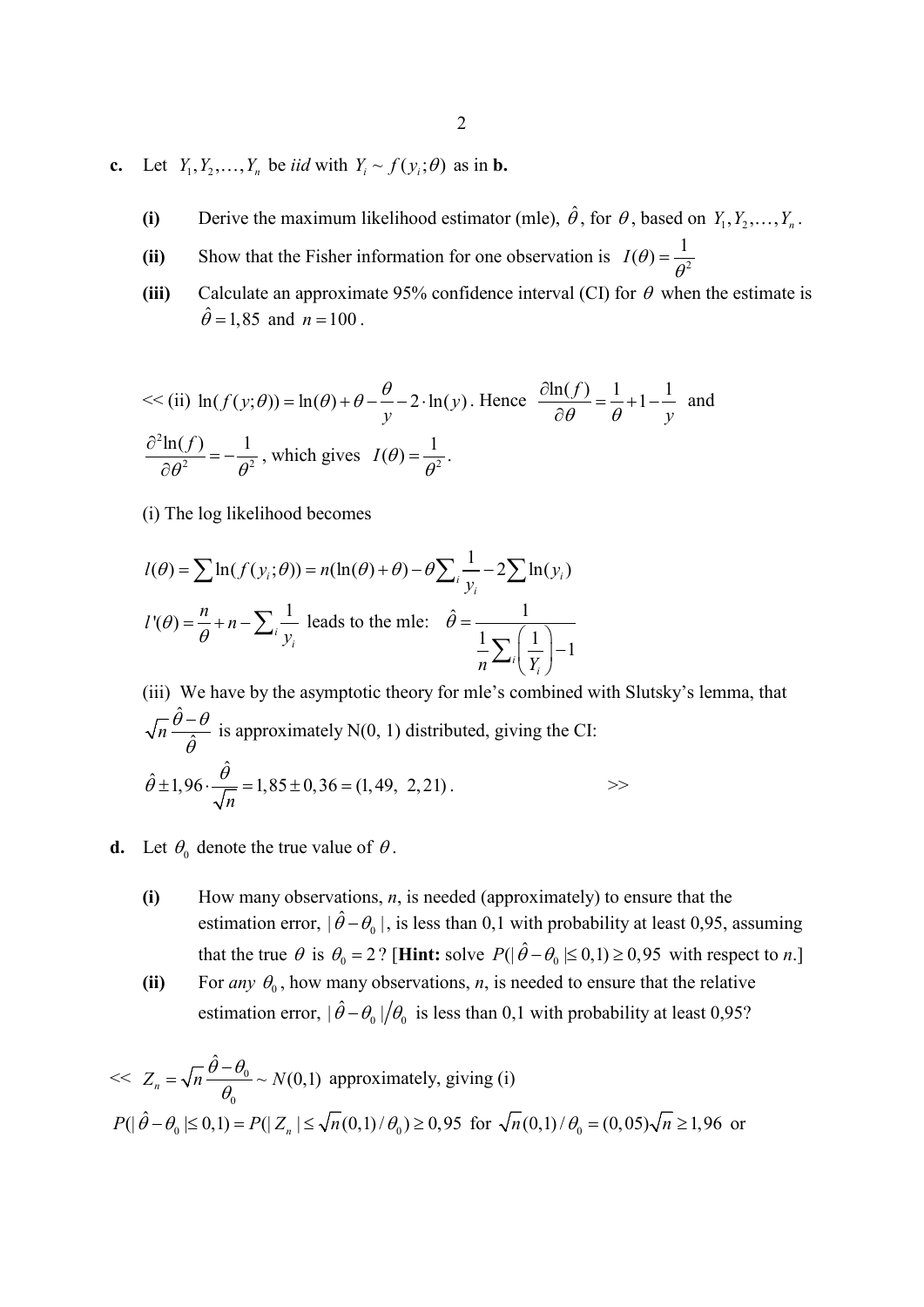$$
n \ge \left(\frac{1,96}{0,05}\right)^2 = 1537.
$$
  
(ii)  $P\left(\frac{|\hat{\theta} - \theta_0|}{\theta_0} \le 0, 1\right) = P\left(\frac{|Z_n|}{\sqrt{n}} \le 0, 1\right) = P(|Z_n| \le (0,1)\sqrt{n}) \ge 0.95$  for or  $n \ge \left(\frac{1,96}{0,1}\right)^2 = 384.$ 

## **Problem 2**

Poor people in the third world have seldom the opportunity to obtain loans in the bank, or even a bank account, and have great difficulties to save for durable consumer goods. In the slum area in Nairobi by the name of Kibera many have organized themselves in a manner that actually makes it easier to save. One type of organization is called ROSCA (Rotating Saving and Credit Association), which is usually organized as follows:

A group of *n* poor people, mostly women, agree to establish a mutually binding lottery that lasts for one year. Every member commits herself to participate in the lottery for the whole year. The year is divided into *n* periods. In each period every member contributes an amount,  $s/n$ , to a common pool (also called pot) which, at the end of each period, thus, contains the total amount, *s*. At the end of the period the group comes together and chooses by lottery one person among those that have not already been chosen in earlier periods. In the lottery everyone eligible have the same chance to be chosen. The chosen person then gets the total amount, *s*, of the pot for disposal. We assume here, at least initially, that no member fails her commitment and drops out of the lottery immediately after having been paid the amount *s*. Hence every member contributes a total of *s* distributed over *n* payments during the year.

In this way each participant gets hold of the sum *s* at a random point in time during the year without having to save by hiding money in the mattress or other places where it is likely that the husband or others may find the money and disappear with it.

**a.** Imagine that you are one of the participants of a ROSCA, and suppose that you win the pot after *V* periods. The lottery implies that *V* is a discrete random variable with a uniform distribution over the integers, 1,2,…,*n*, i.e.,

$$
P(V = v) = \frac{1}{n}
$$
 for  $v = 1, 2, ..., n$ 

Show that<sup>[2](#page-2-0)</sup>  $E(V) = \frac{n+1}{2}$  and  $var(V) = \frac{(n+1)^2}{12}$ .

[**Hint:** The following formulas may be useful:

 $\overline{a}$ 

<span id="page-2-0"></span><sup>2</sup> Printing mistake for var(*V*). Should be  $(n^2 - 1)/12$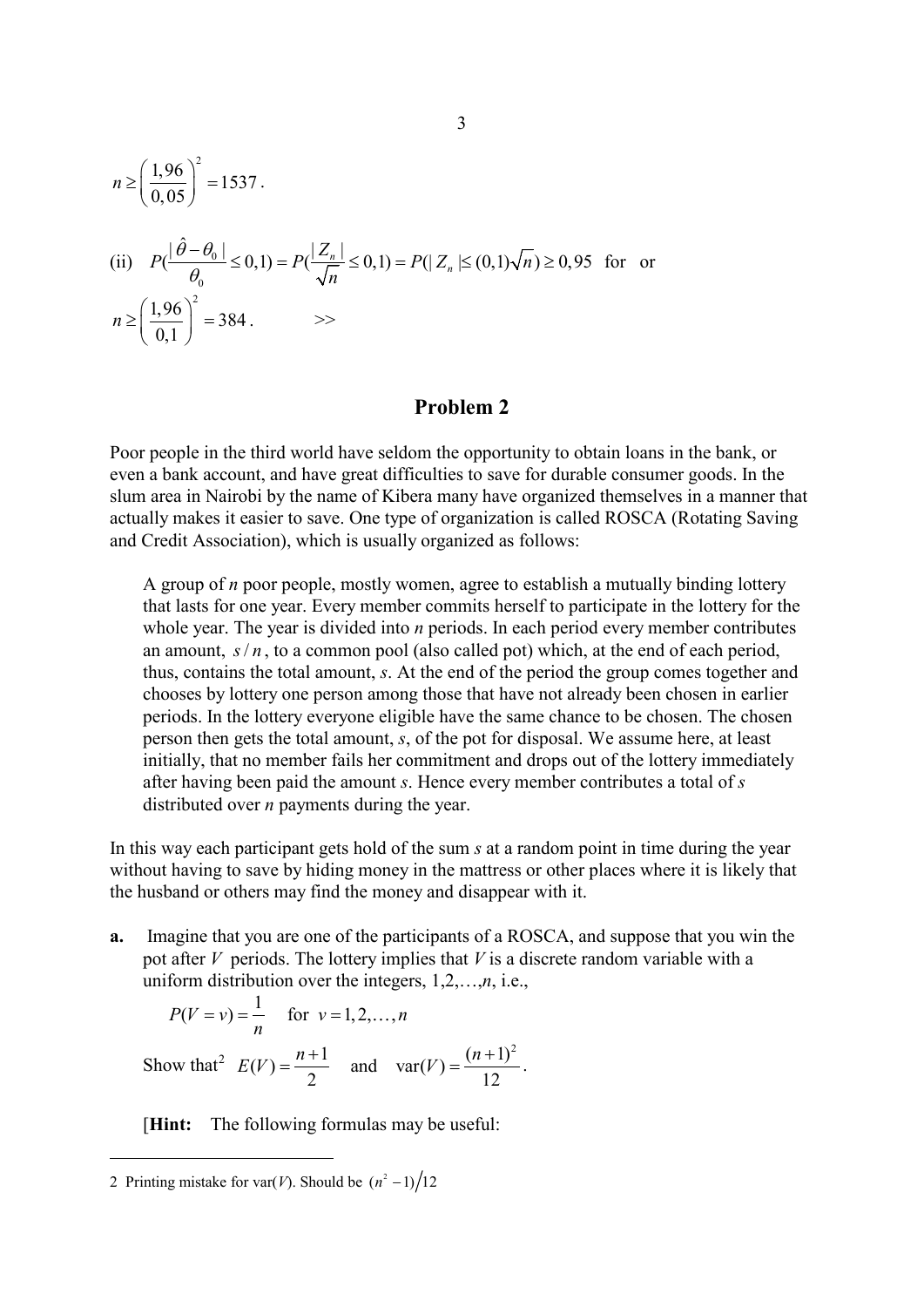$$
1+2+3+\cdots+n = \frac{n(n+1)}{2}
$$
  

$$
1^{2}+2^{2}+3^{2}+\cdots+n^{2} = \frac{n(n+1)(2n+1)}{6}
$$

<< 
$$
E(V) = \sum_{v} vP(V = v) = \frac{1}{n} \sum_{v=1}^{n} v = \frac{n(n+1)}{2n} = \frac{n+1}{2}
$$
  
\n $E(V^{2}) = \sum_{v} v^{2} P(V = v) = \frac{1}{n} \sum_{v=1}^{n} v^{2} = \frac{n(n+1)(2n+1)}{6n} = \frac{(n+1)(2n+1)}{6}$   
\n $var(V) = \frac{(n+1)(2n+1)}{6} - \frac{(n+1)^{2}}{4} = \frac{2(n+1)(2n+1) - 3(n+1)^{2}}{12} = \frac{n^{2} - 1}{12}$ 

**b.** Let *Y* be the waiting time, measured in years, until you win the pot. Explain why

$$
E(Y) = \frac{n+1}{2n}
$$

Explain why, under the present conditions, it may be an advantage with many participants in a ROSCA.

$$
\ll E(Y) = E\left(\frac{V}{n}\right) = \frac{n+1}{2n} = \frac{1}{2} + \frac{1}{2n} \text{ decreases with } n \quad \gg
$$

**c.** We will now remove the somewhat unrealistic assumption that all participants keep their promises given at the start of a ROSCA. Assume instead that there is a positive probability, *p*, that someone who wins the pot immediately afterwards drops out of the ROSCA and therefore does not pay the contribution  $s/n$  on any of the remaining meetings. Suppose you win the pot in period  $v$ . Let  $X$  be the number of participants who have dropped out before you won the pot. For example, if you win the pot in the first period,  $X = 0$ . If you win in the second period,  $X = 0$  or  $X = 1$ . If you win in the third period,  $X = 0$ , 1 or 2, and so on. Assume (in this section only) that *p* is the same for every participant and period.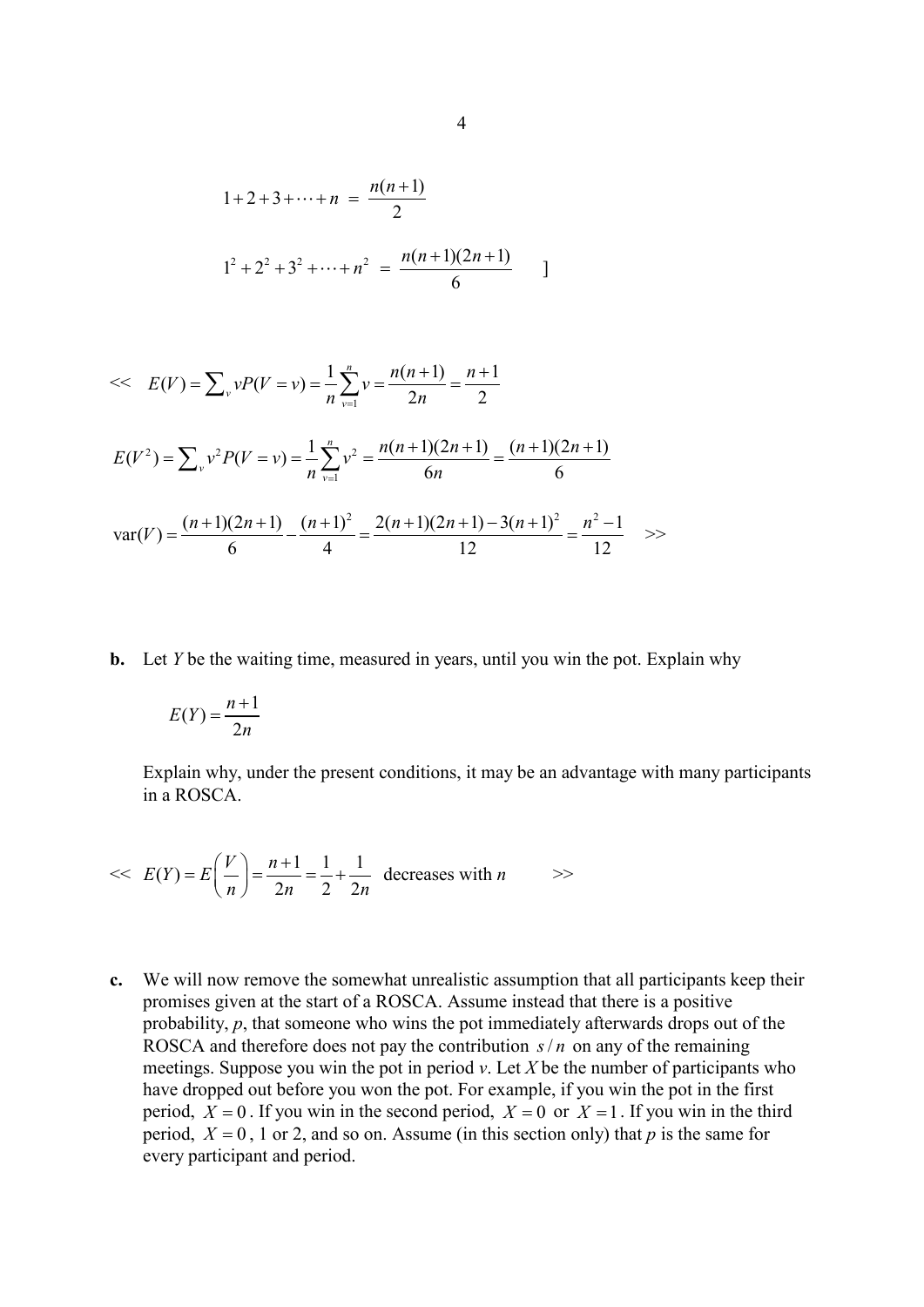(**i**) Explain why *X* is binomially distributed with  $E(X | V = v) = (v-1)p$  when  $V = v$  is given, and the participants take their decisions independently of each other.

(**ii**) Show that the marginal expectation of *X* is

$$
E(X) = p \frac{n-1}{2}
$$

(**iii**) Find an expression for the marginal variance, var( $X$ ), expressed by *n* and *p*.

$$
\begin{aligned}\n&< (i) \quad \text{---} \\
\text{(ii)} \quad E(X) = E(E(X | V)) = E(p(V - 1)) = p\left(\frac{n+1}{2} - 1\right) = p\left(\frac{n-1}{2}\right) \\
\text{(iii)} \quad \text{var}(X) = E(\text{var}(X | V)) + \text{var}(E(X | V)) = E((V - 1)p(1 - p)) + \text{var}(p(V - 1)) = \\
&= p(1 - p)\frac{n-1}{2} + p^2 \frac{n^2 - 1}{12} \quad \text{---}\n\end{aligned}
$$

**d.** Suppose that the sanction against someone who drops out mainly consists of exclusion from future participation in the ROSCA, and exclusion from other ROSCA's as well (the ROSCA's are familiar with each other and with the records of potential participants). Let  $\tau$  denote the welfare loss per year as a result of exclusion, expressed as an amount of money units. By integrating the discounted welfare loss up to the horizon *T*, we obtain the total discounted welfare loss caused by exclusion, *W*(*T*), as

$$
W(T) = \int_{0}^{T} \tau e^{-\theta t} dt = \frac{\tau}{\theta} (1 - e^{-\theta T})
$$

where  $\theta$  is the discount rate. Suppose further that a participant believes that her remaining lifetime, *T* (measured in years) in the slum is gamma distributed with shape parameter  $\alpha > 0$  and scale parameter  $\lambda > 0$ . The parameters  $\alpha, \lambda$  may depend on the person in question but not on *n*. Show that the expected total discounted welfare loss,  $\omega$ , is

$$
\omega = E(W(T)) = \frac{\tau}{\theta} \left( 1 - \left( \frac{\lambda}{\lambda + \theta} \right)^{\alpha} \right)
$$

 $<<$  The mgf for *T* is  $M(t)$ *t*  $λ$   $\lambda^{\alpha}$  $=\left(\frac{\lambda}{\lambda-t}\right)^{\alpha}$  and is well defined for  $t < \lambda$ . Obviously  $E(e^{-\theta T}) = M(-\theta)$  which gives  $\omega$ . >>

**e.** Whether participants drop out or not after having won the pot will naturally depend on the